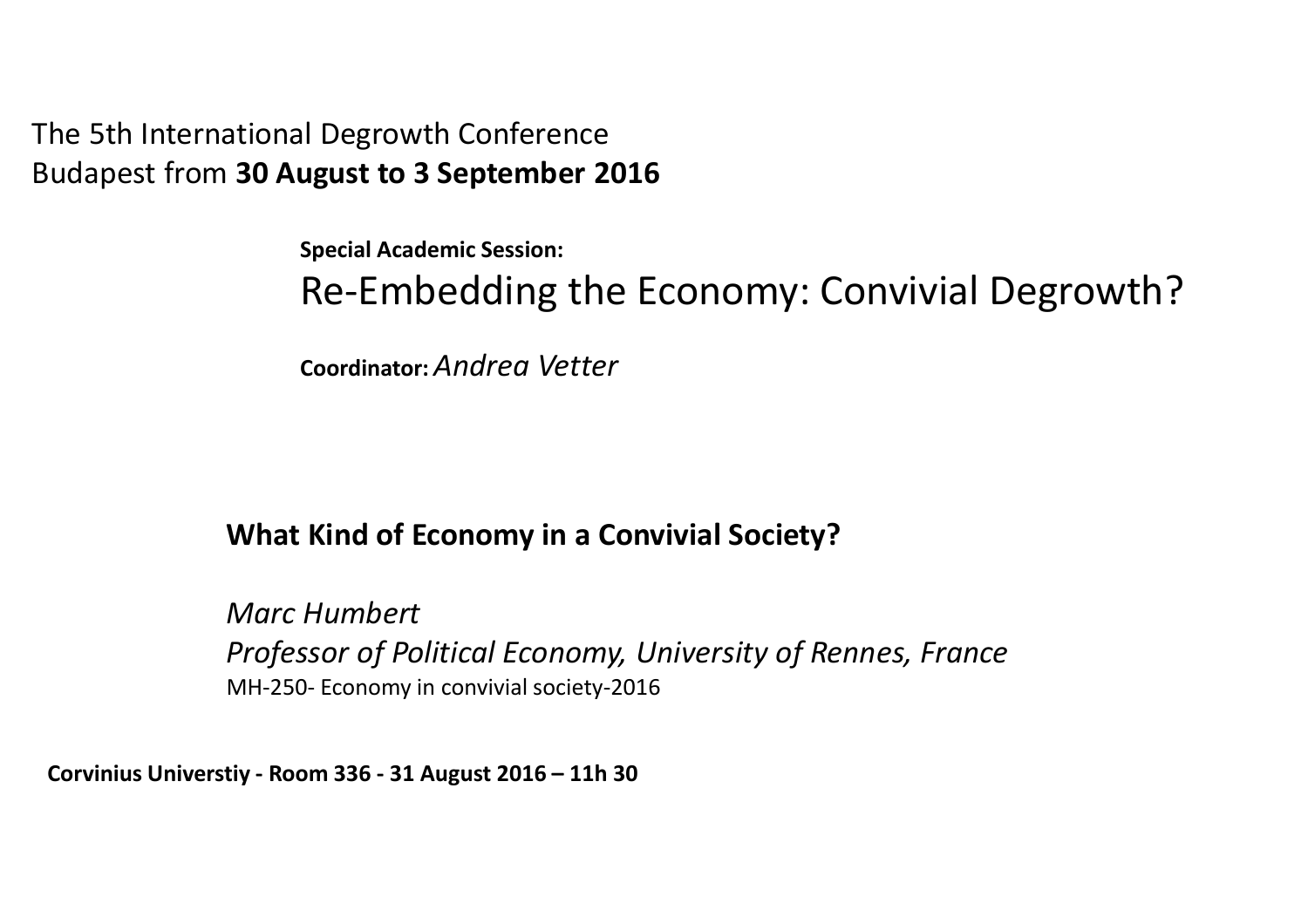First let me introduce myself as an academic, activist from time to time, involved in a strand of thought,that I have contributed to launch in 2010around the ideas of conviviality, of convivial society.

These ideas were drawn from a book published by Ivan Illich in 1973 where he introduced these concepts of conviviality, of convivial tools and that of convivial society

to which we added the concept of "convivialism".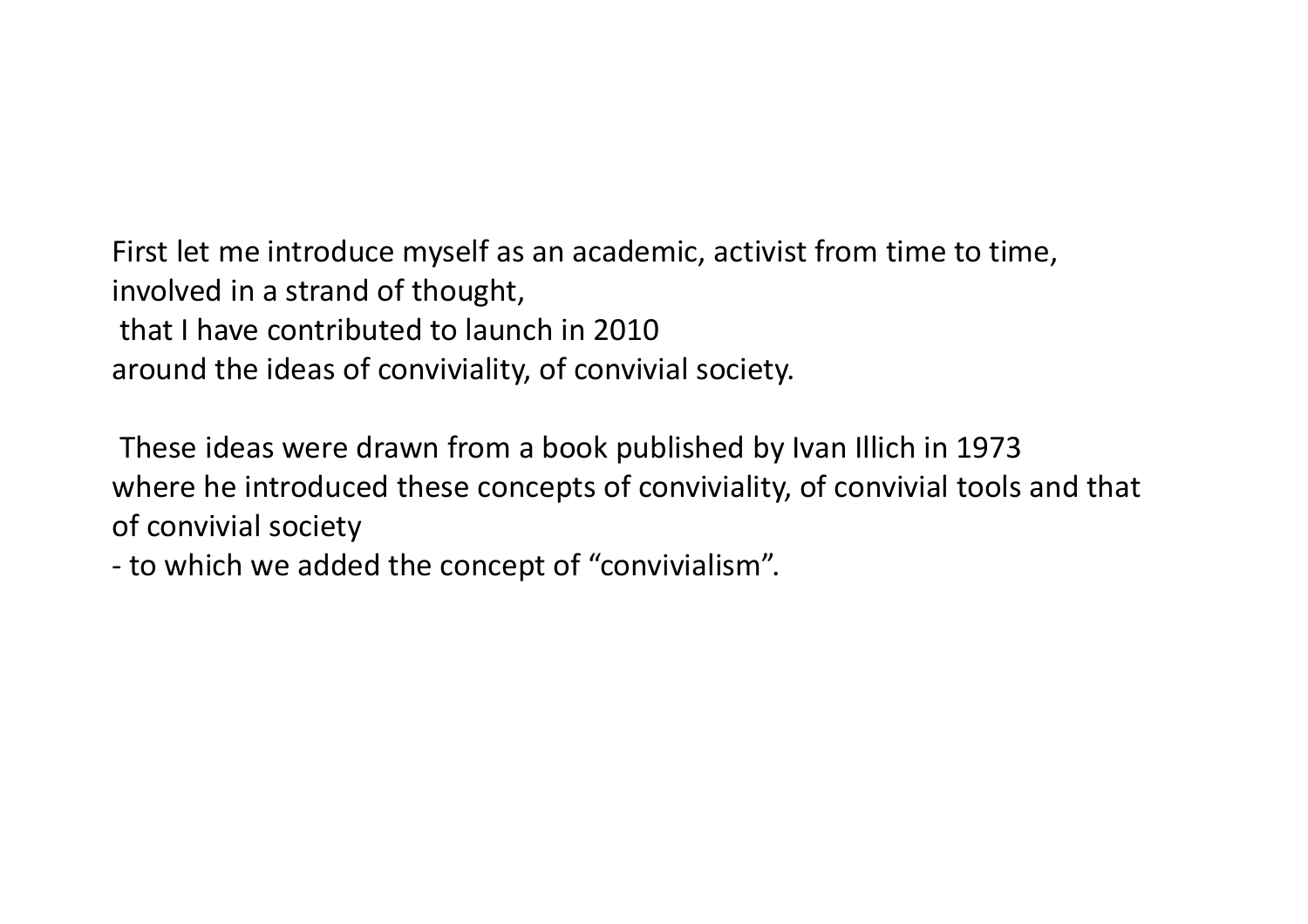

Tokyo, 2010- 07- 11, the very first day when the concept of convivialism was born.

Some of you may find on the photo a few people they know, as Alain Caillé in a red shirt and in front of him, Serge Latouche in a white shirt. I hand a sheet of paper with the signatures of the co-founders.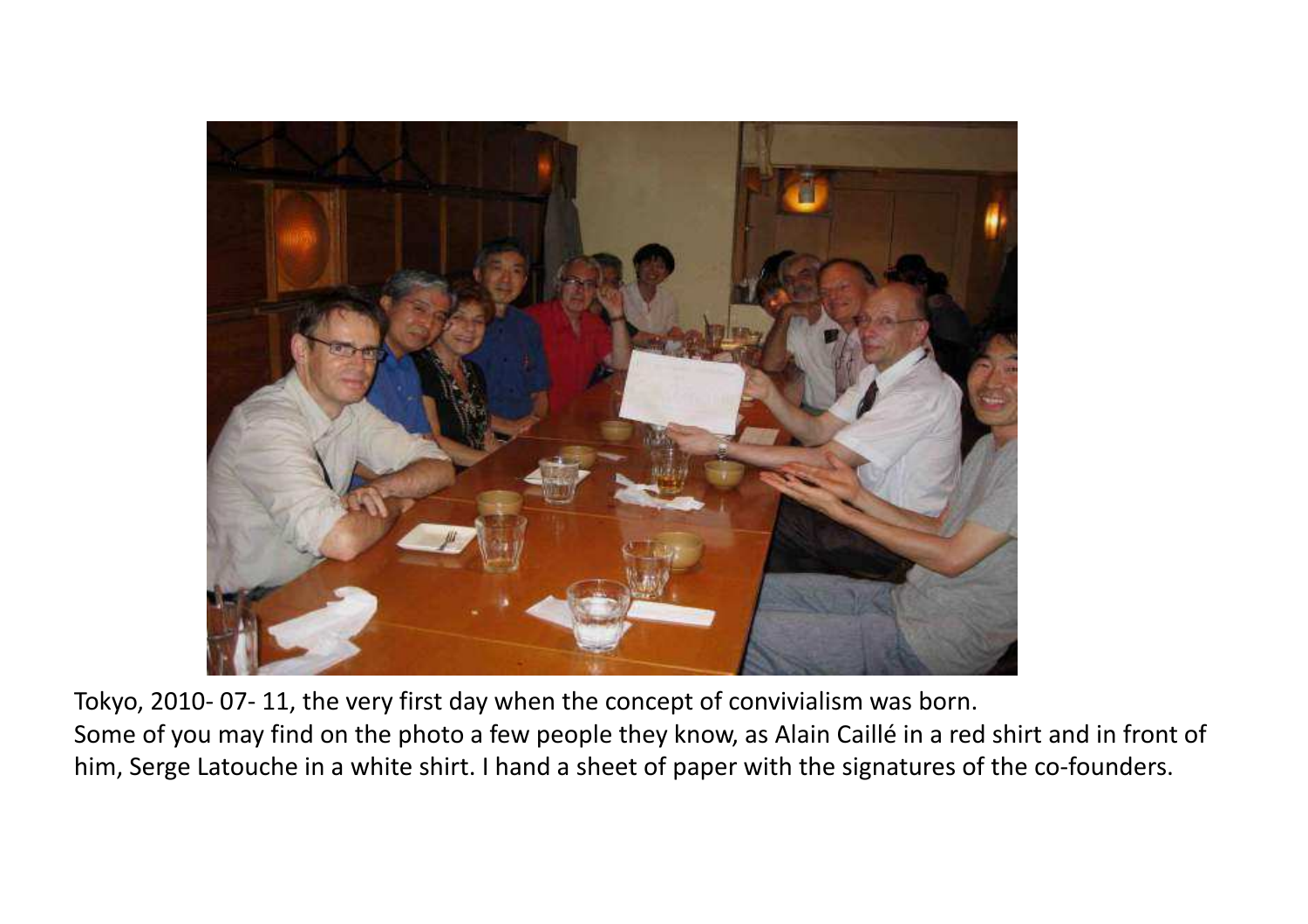Illich published in 1973 a book entitled "Tools for conviviality"

We need not only a theory of the working of convivial tools, in order to maintain the conviviality they are supposed to bring in, but also we need a state of mind, to be willing to promote the use of this kind of tools and to do the necessary research to master them.

In a nutshell, we do need a theoretical and doctrinal basis. To meet that, we pointed out the fundamental importance of four principles – drawn from existing human wisdom - which we have presented in a Convivialist Manifesto.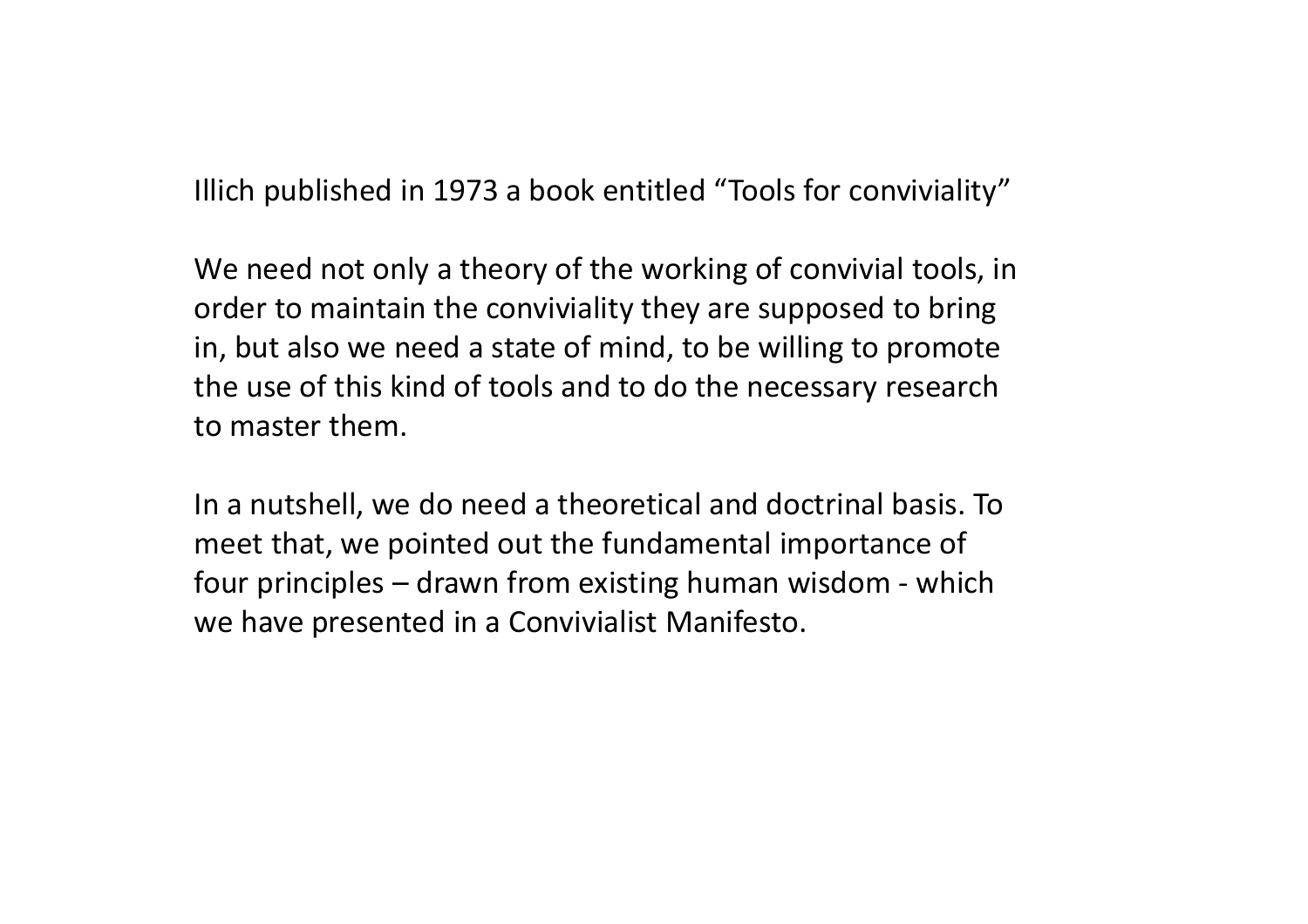In the simplest manner, we may say that convivialism is related to<br>conviviality which avanages a way to live alterather in a necessful conviviality which expresses a way to live altogether in a peaceful ambiance, even in a joyful manner.

It is a civilisation, i.e. *<sup>a</sup> total culture and way of life* where people are feeling well with themselves, with others and with Nature.

But we think that the present world is far from nice, and that this is the outcome of the cultural hegemon imposed by irrelevant and dangerous theories and doctrines.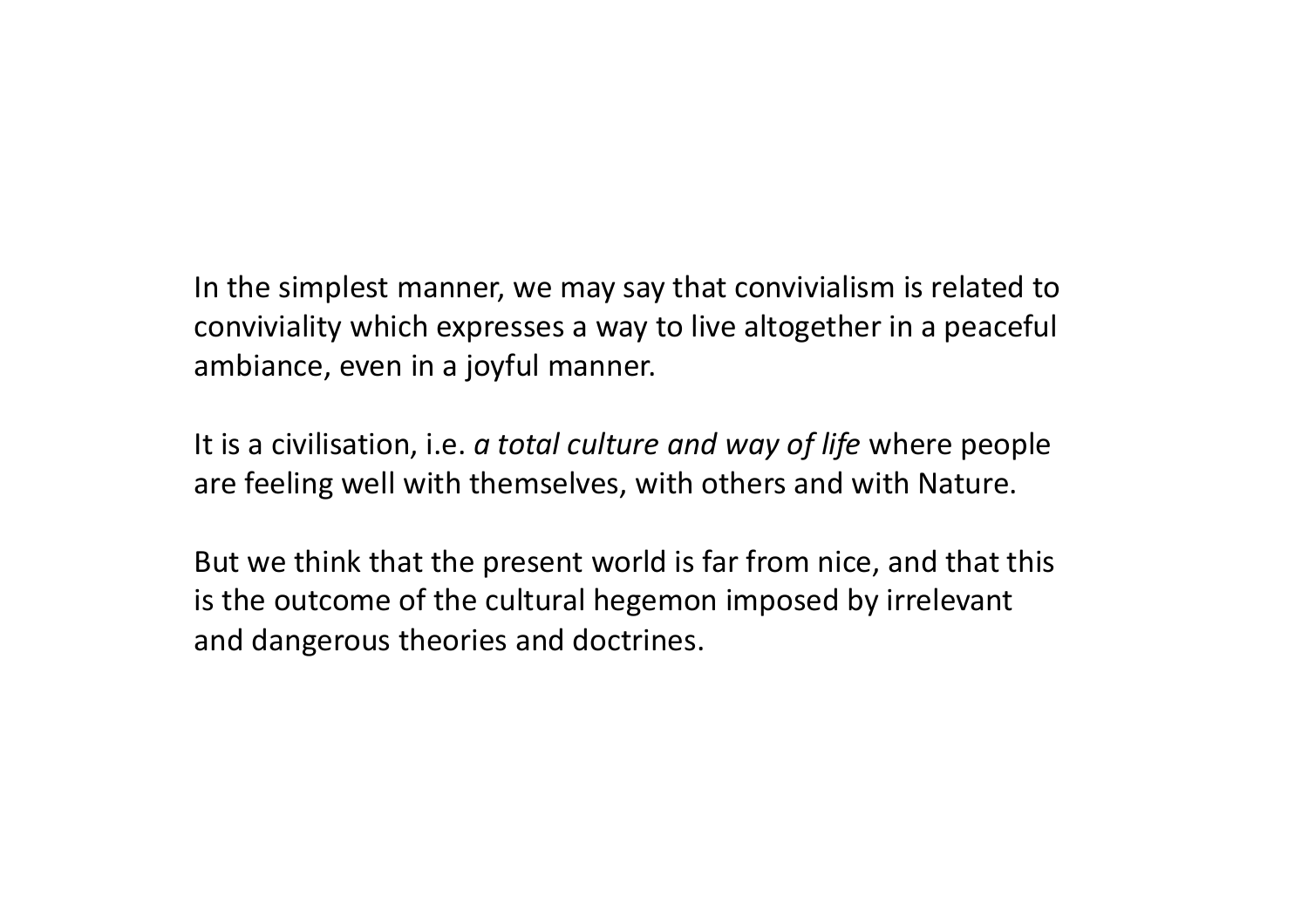Thus, to stand for convivialism is to be involved in the building of<br>"seresthing" redically navy "something" radically new…

Convivialism is a "life word", an attempt to build a world where it is good to work and to live altogether within Nature.

Convivialists have the ambition to bring to reality "the shared insight of people that they would be happier if they could *work*together and *care* for each other" as Illich put it [1973, p.50 ].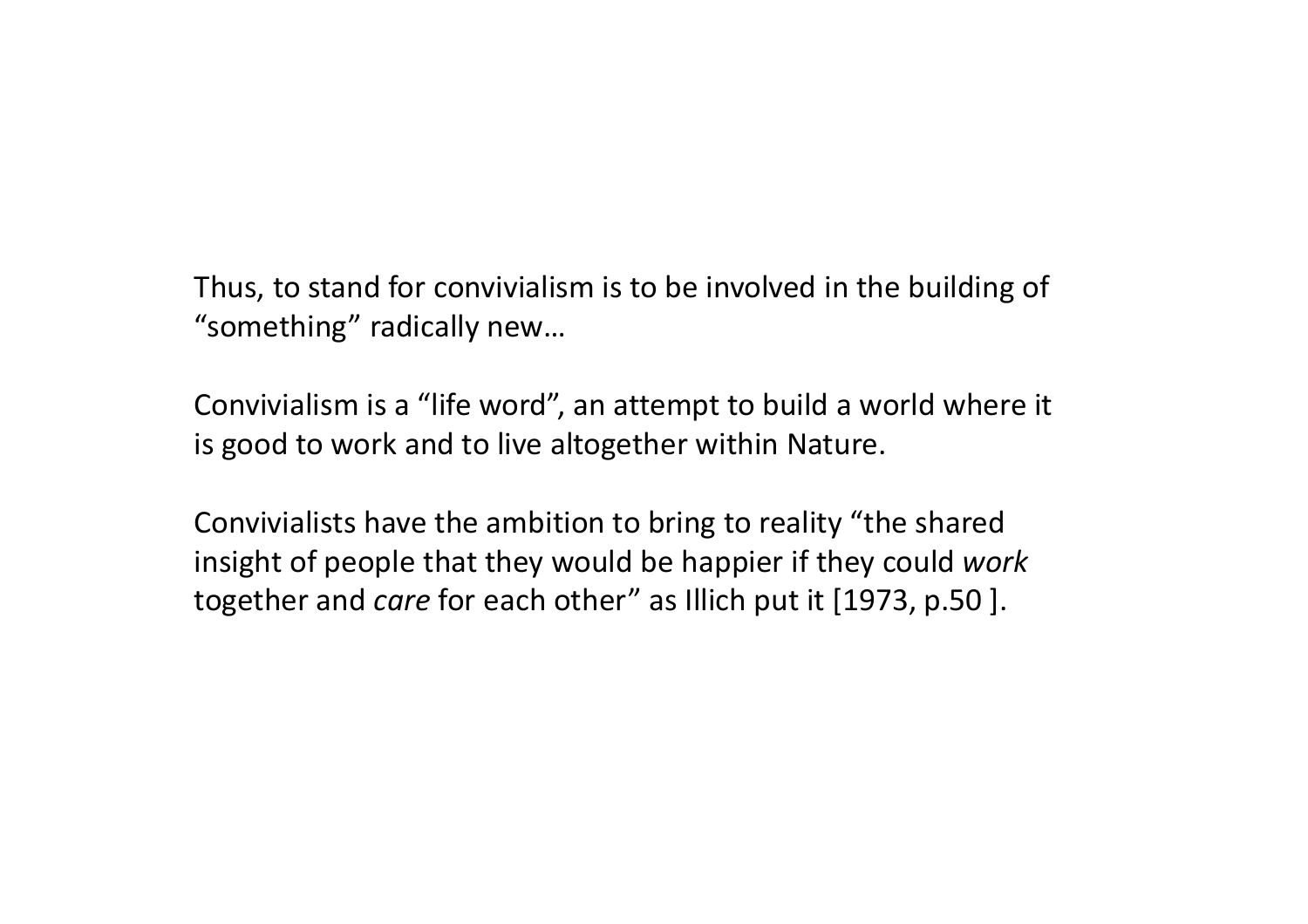There is a gigantic lot of research to do in order to enlighten how a convivial society can work.

Questions as the following ones are of importance.

What is necessary or not as a model of government,what is necessary or not as a collective dynamic, narrative, imagination, what are the necessary or not guides for personal behaviours,what are the necessary or not, changes in the existing structures and institutions?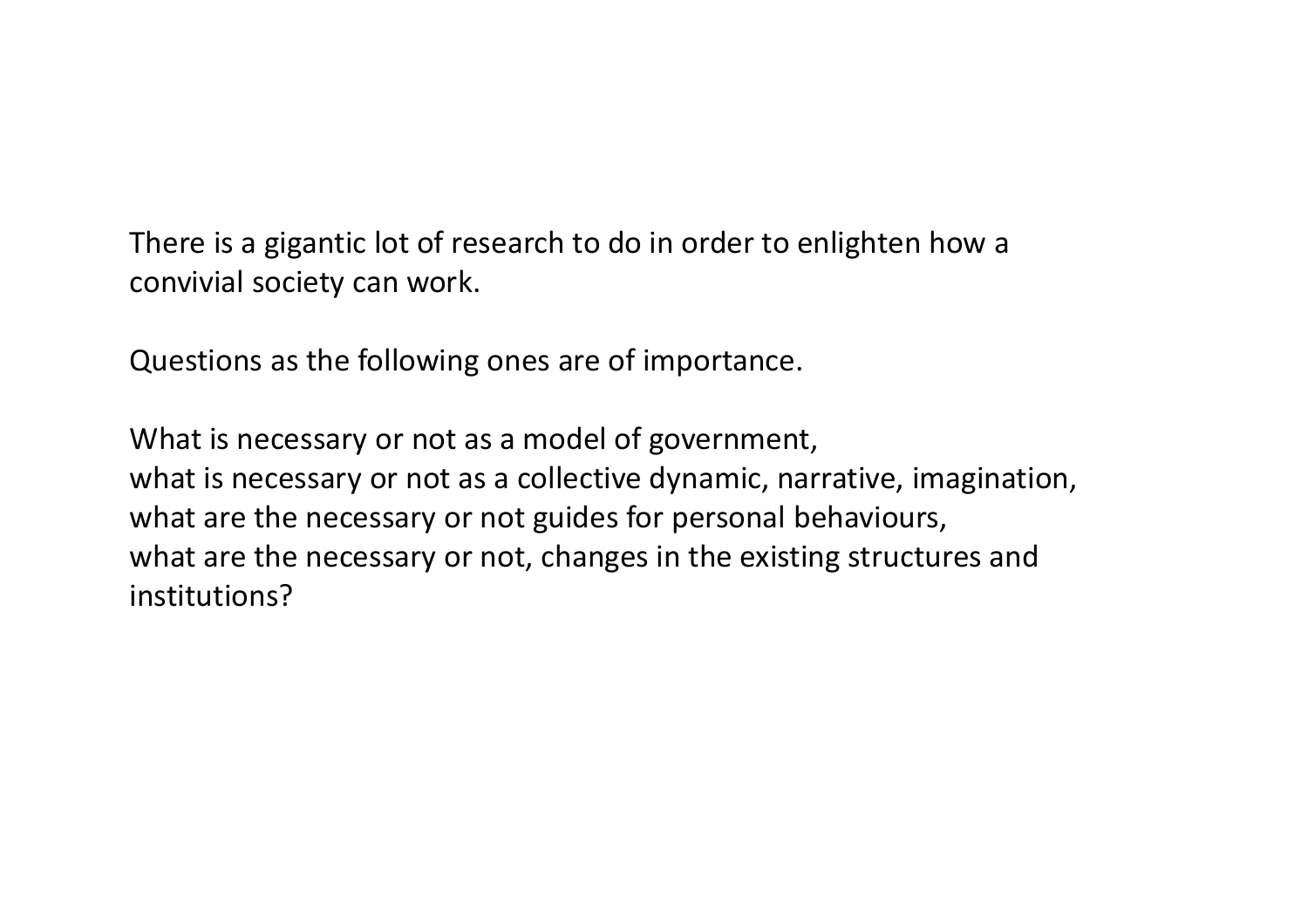I will try to deal here, with one general perspective raised by the last question, and I will bring only a few simple ideas on that.

Assuming that in a convivial society it will be still necessary to work and to produce and to have a distribution of goods and services, we must find out the kind of economy we need, this is necessary to decide about the change to make in most structures and institutions in which, nowadays, we have to live.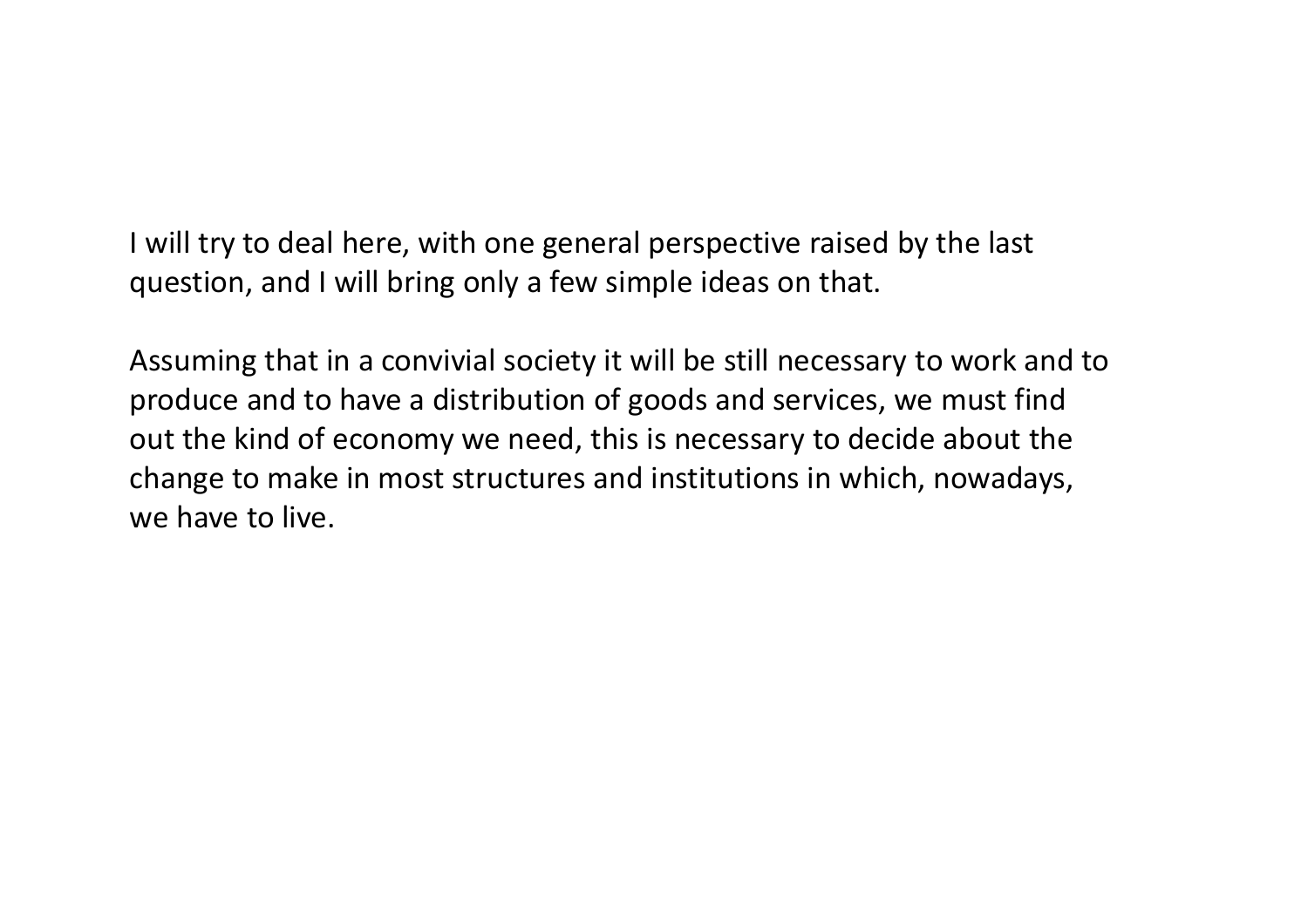The central point for this perspective is the following.

We have to get out of a situation of centrality of the Economy. A French philosopher (Emmanuel Mounier) expressed this urgent task in 1949 "The primary place of Economy is an historical disorder and we must get rid of it".

Thus, not only The Economy must be at the service of The Society, but this means too, that the way Economy is working must be consistent with this service. In other words, The Economy must work accordingly to its duty. Let discuss these two imperatives.

They make the two parts for my presentation

- **1- The Economy must be at the service of the Society**
- **2- The Economy must work accordingly to its duty**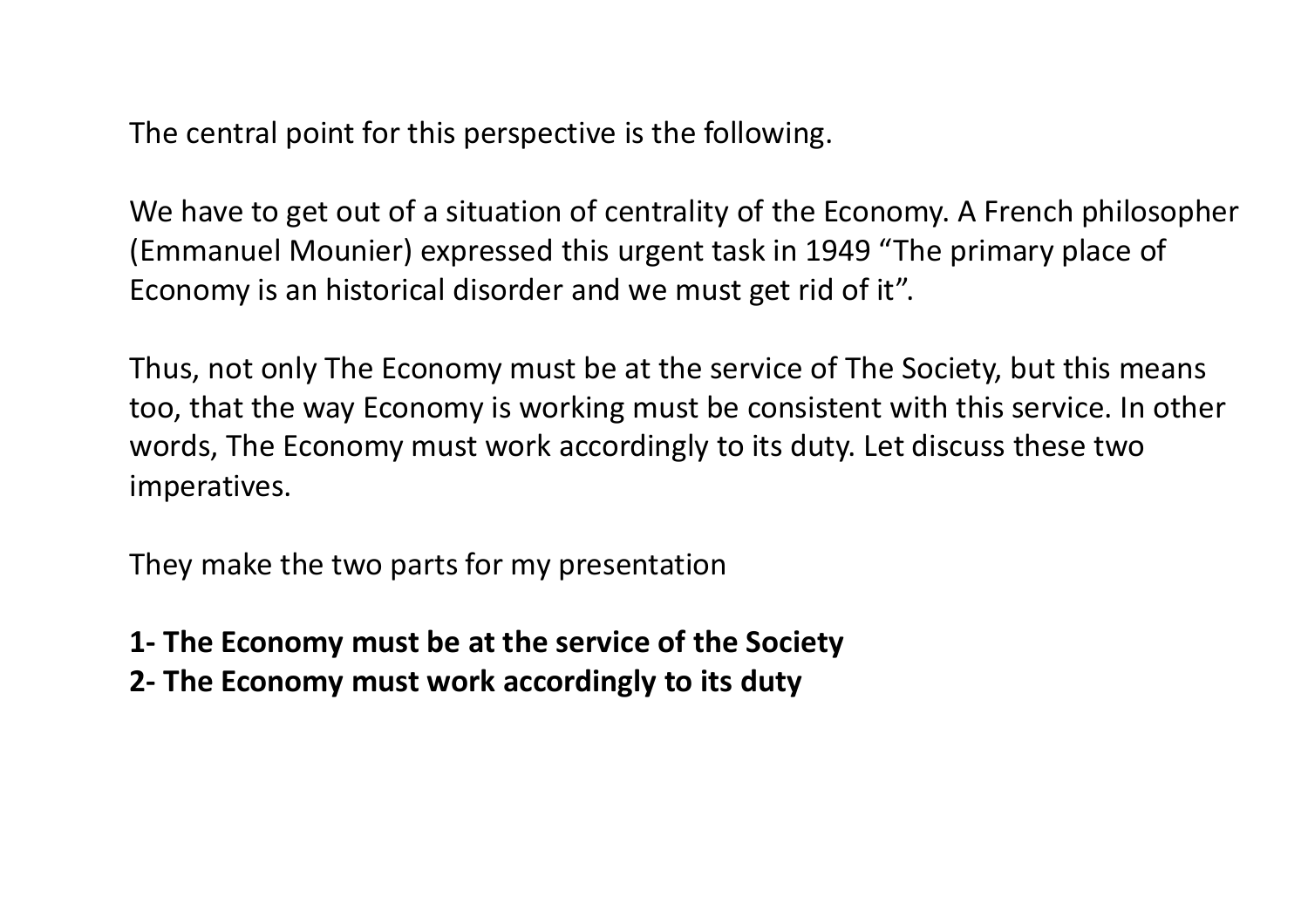## **1- The Economy must be at the service of the Society**

What does mean to be at the service of the Society?

It means

(i) that the Economy must meet the Society's expectations and

(ii) that the Economy must help the Society to pursue its aims.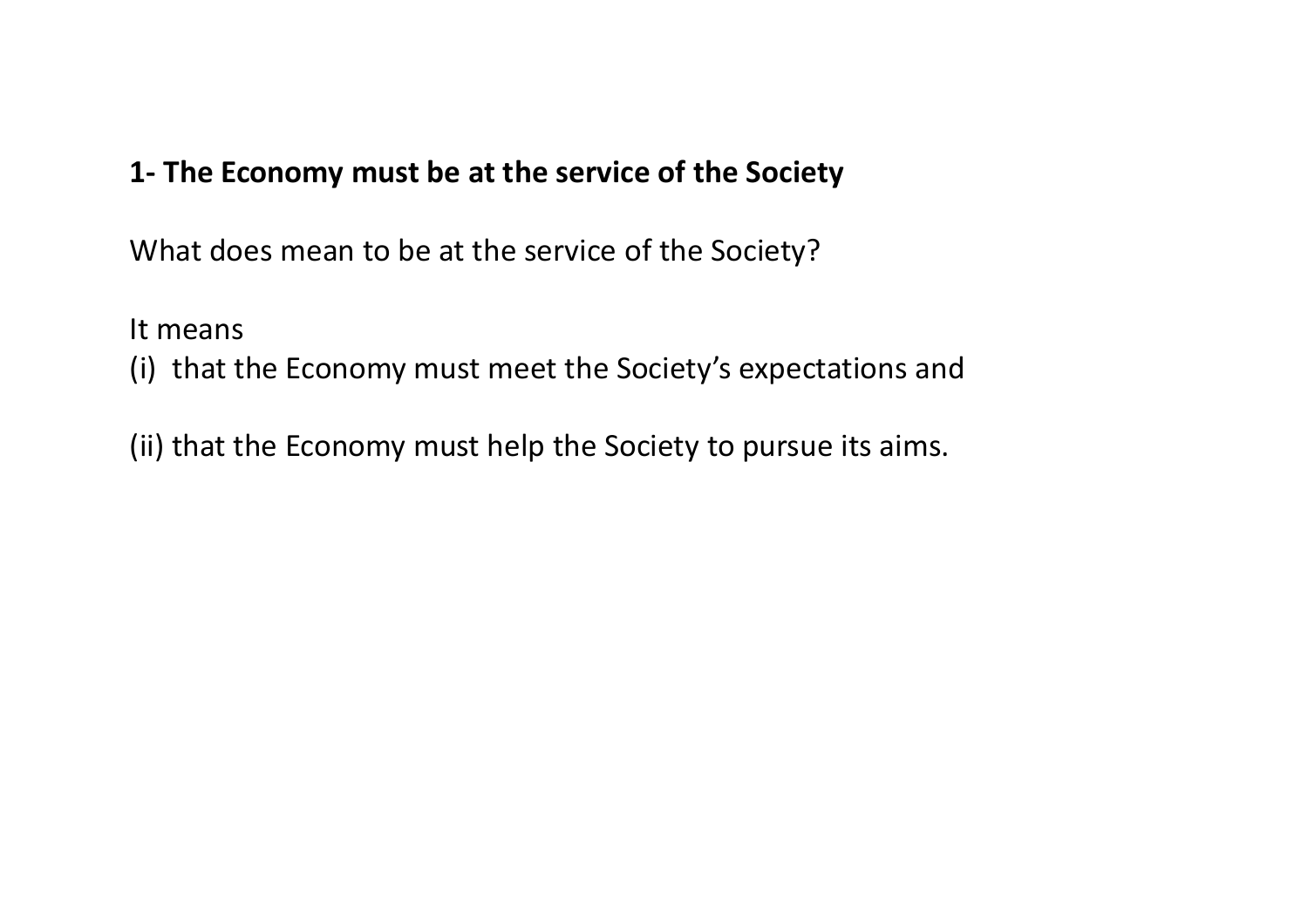## **1- The Economy must be at the service of the Society**

(i) The Economy must meet the Society's expectations

To recover a basic autonomy in deciding what Society should do, should produce, should research, should innovate, there must be an Economy that reduces its dependence vis-à-vis the market and its dependence on the use of money.

What really counts for us, for our society? What are the priorities? We cannot let the markets decide.

It depends on the aims the Society wants to pursue.

(ii) The Economy must help the Society to pursue its aims.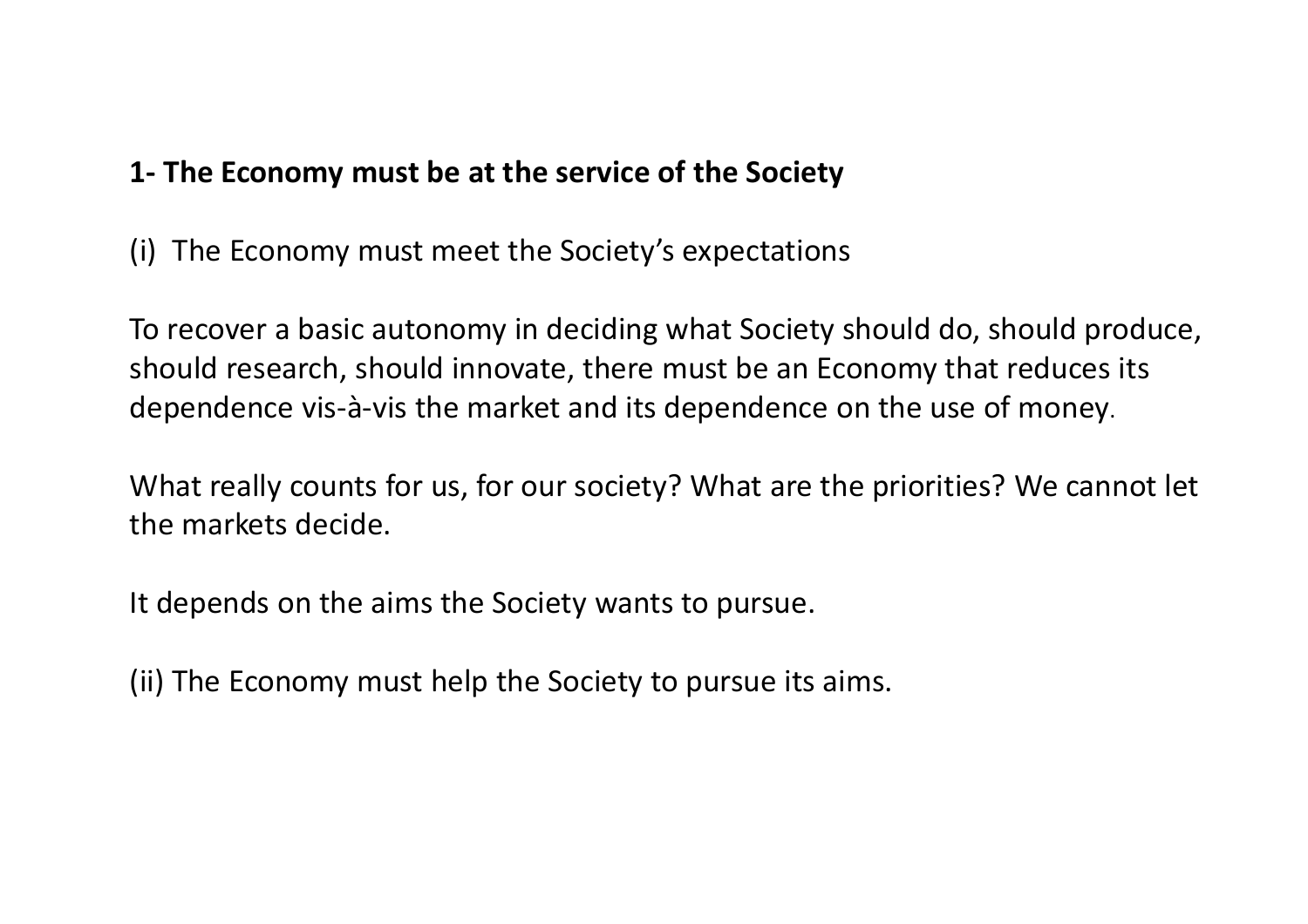The goal of society is to pursue the *Common Good* – singular, which is a different concept than the one used to speak of one among several concrete, *common goods -* plural.

The Common Good is explained in the following terms by Aristotle.

The feeling that we exist is inseparable from the co-existence and from relations of affection and friendship that make it a valuable Common Good.

Our primary task and our ultimate goal is to maintain, to sustain and to improve what constitutes our Common Good.

**How can Economy help the Society to pursue the Common Good?**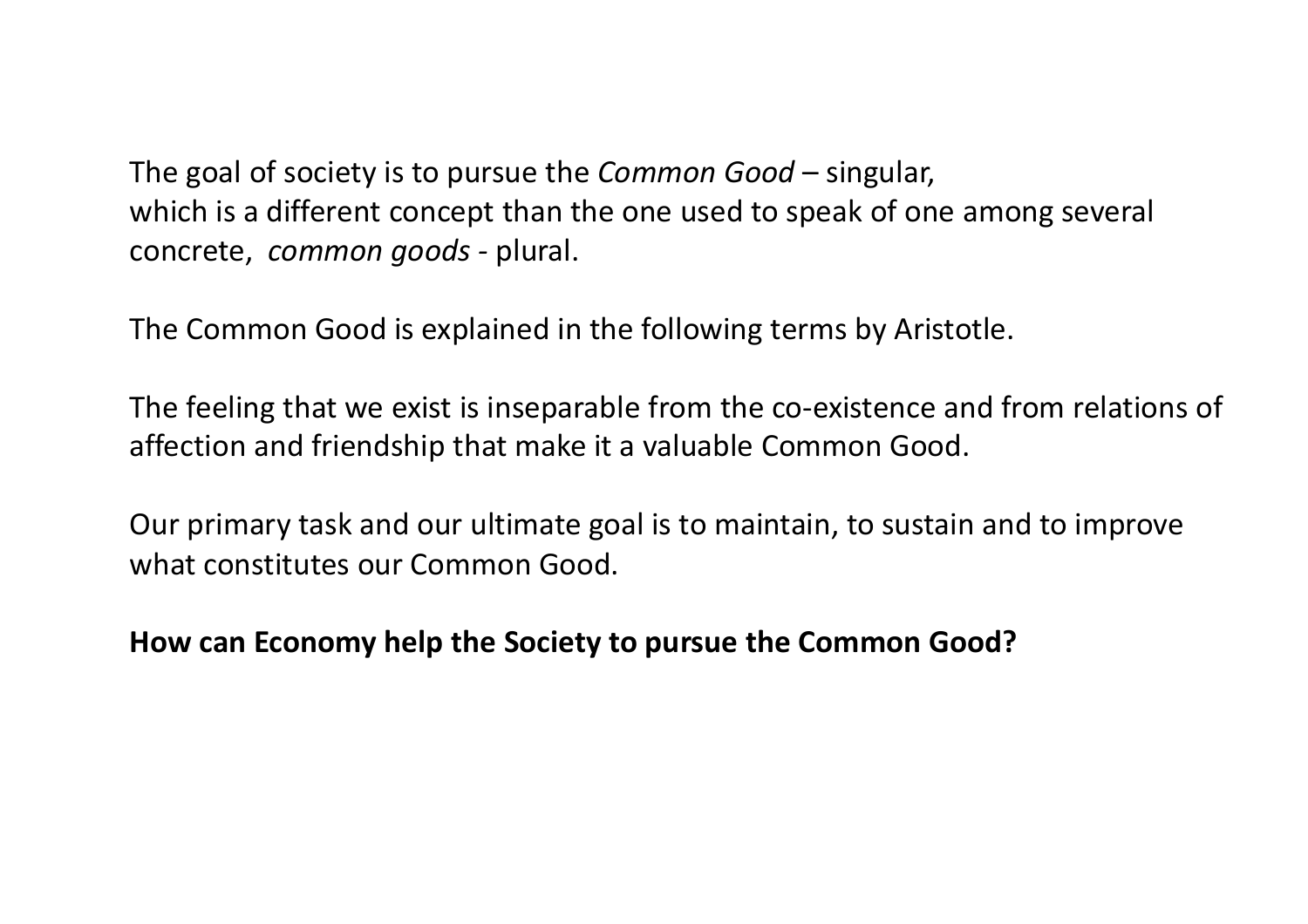A crucial point about changing the role of Economy is that a large number of the common goods, that are all of primary importance to contribute to the Common Good, have become invisible and that there is no one to take care of them.

It is this disappearance that led to a large portion of the social and ecological degradation of our world.

The culprit is the kind of working of the Economy which must be put under critics.

Let me turn to this second imperative.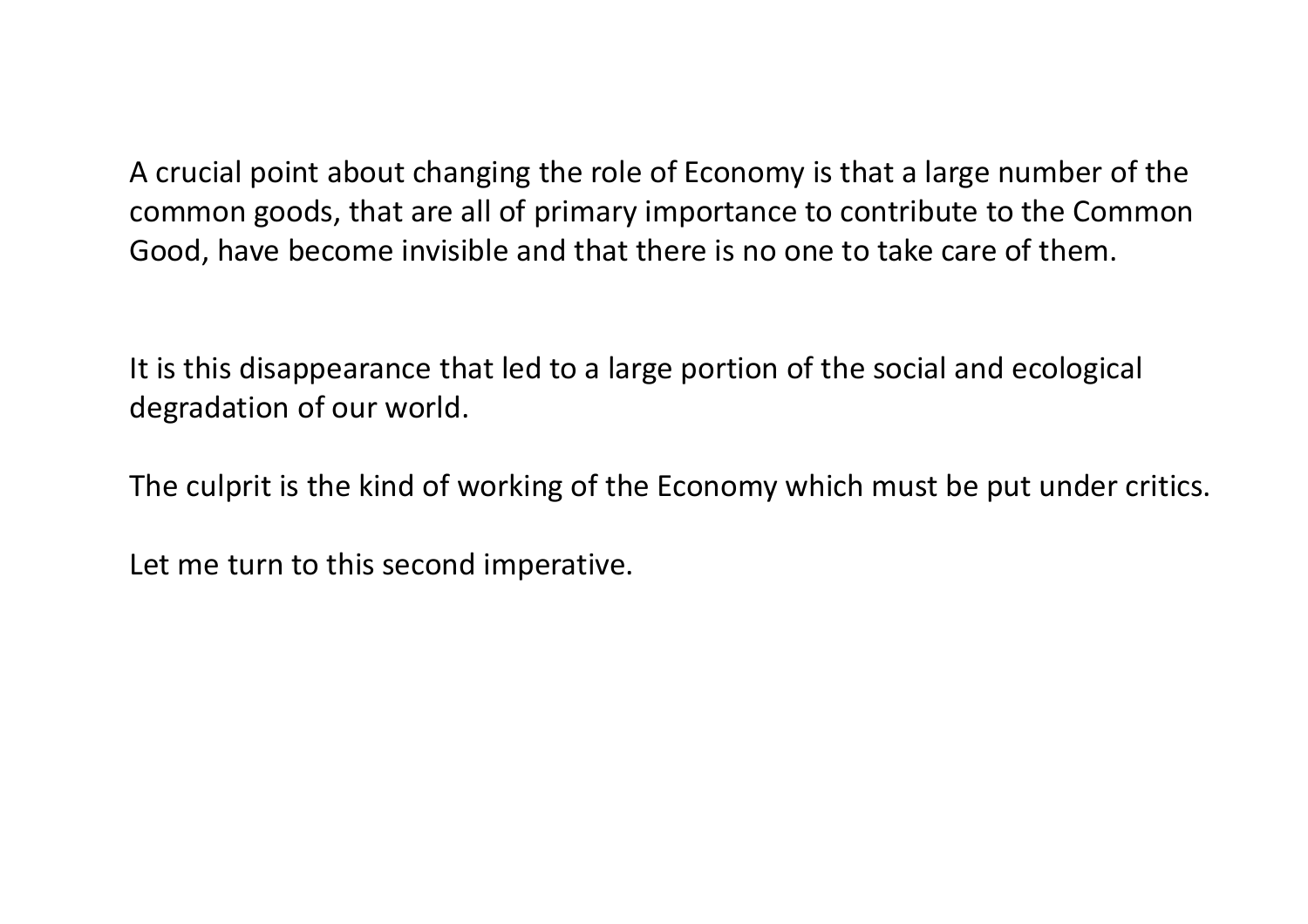# **2- The Economy must work accordingly to its duty**

Since a convivial Society has to reduce the place of Market, it must find, for everything out of the market, a different process to organise the allocation of means, the distribution and the sharing of goods and services. We can make towards a solution with the principle of deliberative solidarity.

For the rest, the Market, that will be in operation, must be regulated so that the powers in this battlefield can be countervailed. The main point could be a question of size, that can be seized with a more general principle, that of subsidiarity.

# **(i) The principle of deliberative solidarity**

**(ii) The principle of strong subsidiarity**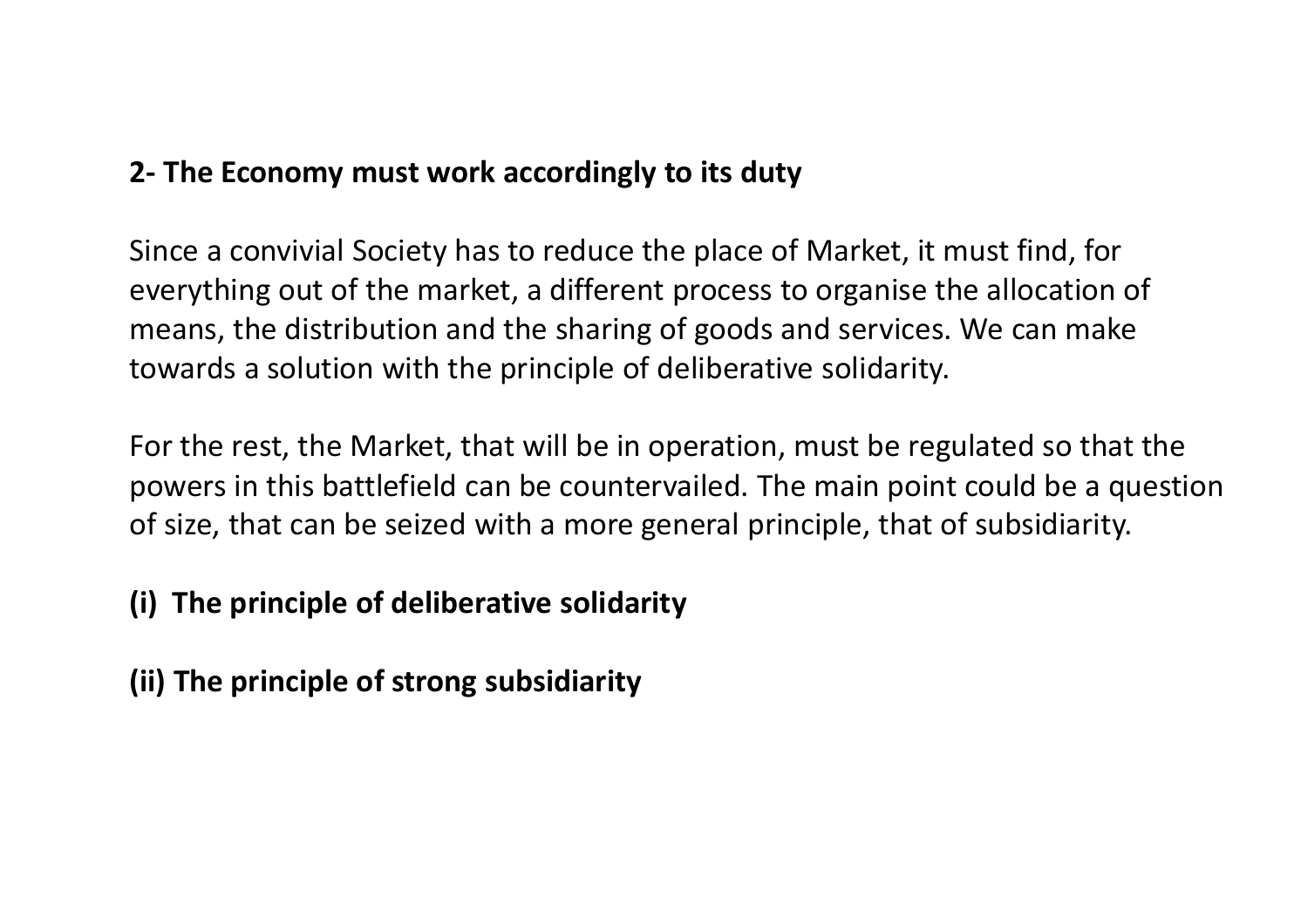# **(i) The principle of deliberative solidarity**

The principle of Solidarity is the main barrier to resist the general extension of the Market.

It is still in operation, here and there, thanks to the resilience of the tradition of cooperatives, mutualism, associations.

Past and current experiences of solidarity are embedded in an economy mainly monitored by Markets Law. Thus they hardly keep the bases of their rules of working and despite their ever growing number, they are unable to upset the global evolution. They will deliver their potential when another kind of economy will be settled.

The principle of deliberative -open- solidarity faces a main obstacle to tackle with before it can be implemented largely : the size of the Tools that must be operated.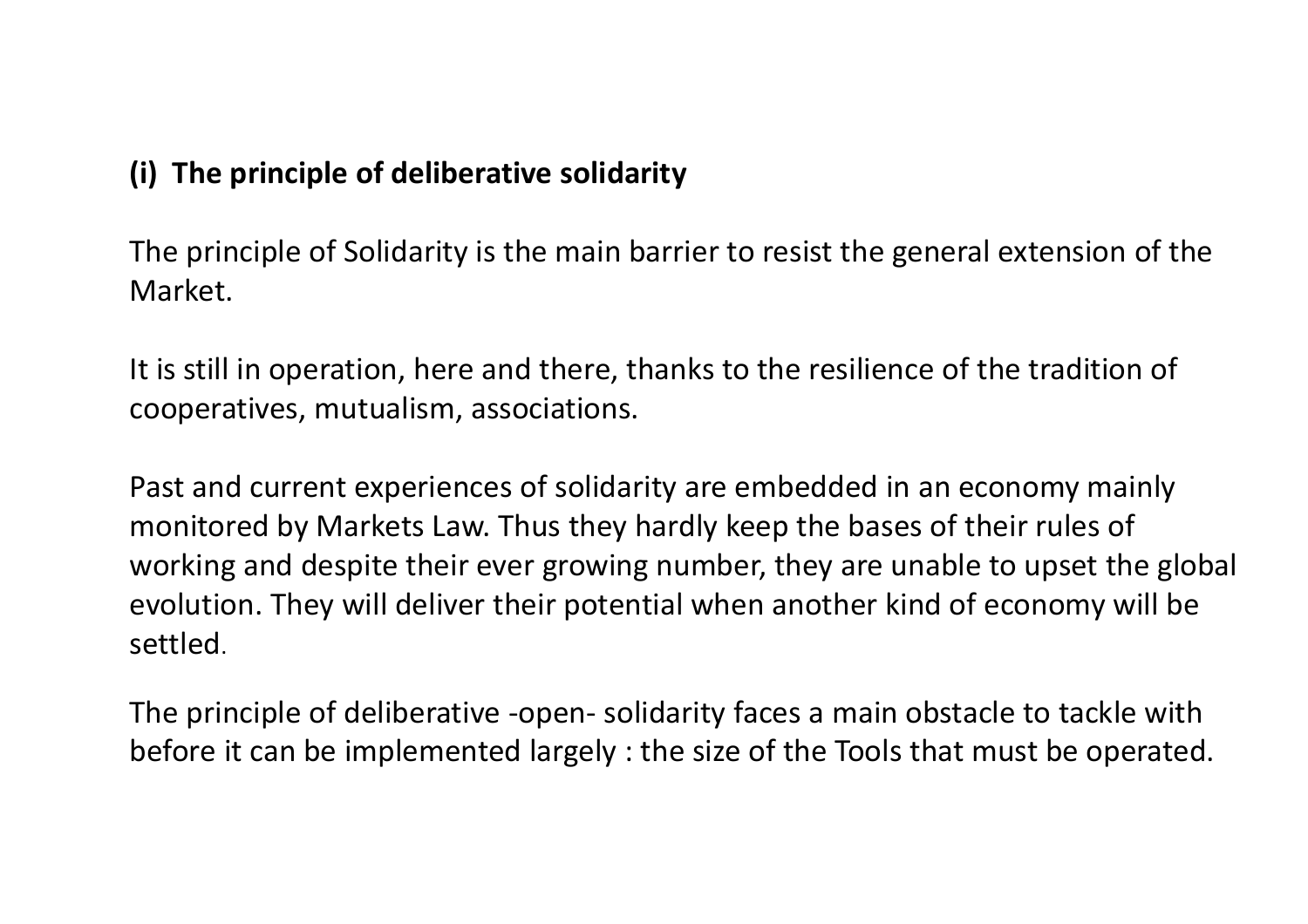## **(ii) The principle of strong subsidiarity**

The principle of subsidiarity is a principle to limit and to regulate the size of tools, the size of enterprises and the size of institutions as well.

"Tool" must be understood with the general meaning given by Illich in his book which title is "Tools for conviviality". A Tool is any device operated by Society to do something.

Illich claims that a Tool, beyond a certain threshold, from being a servant is becoming a despot.

It is clear that it is necessary to downsize a lot of Institutions and Enterprises.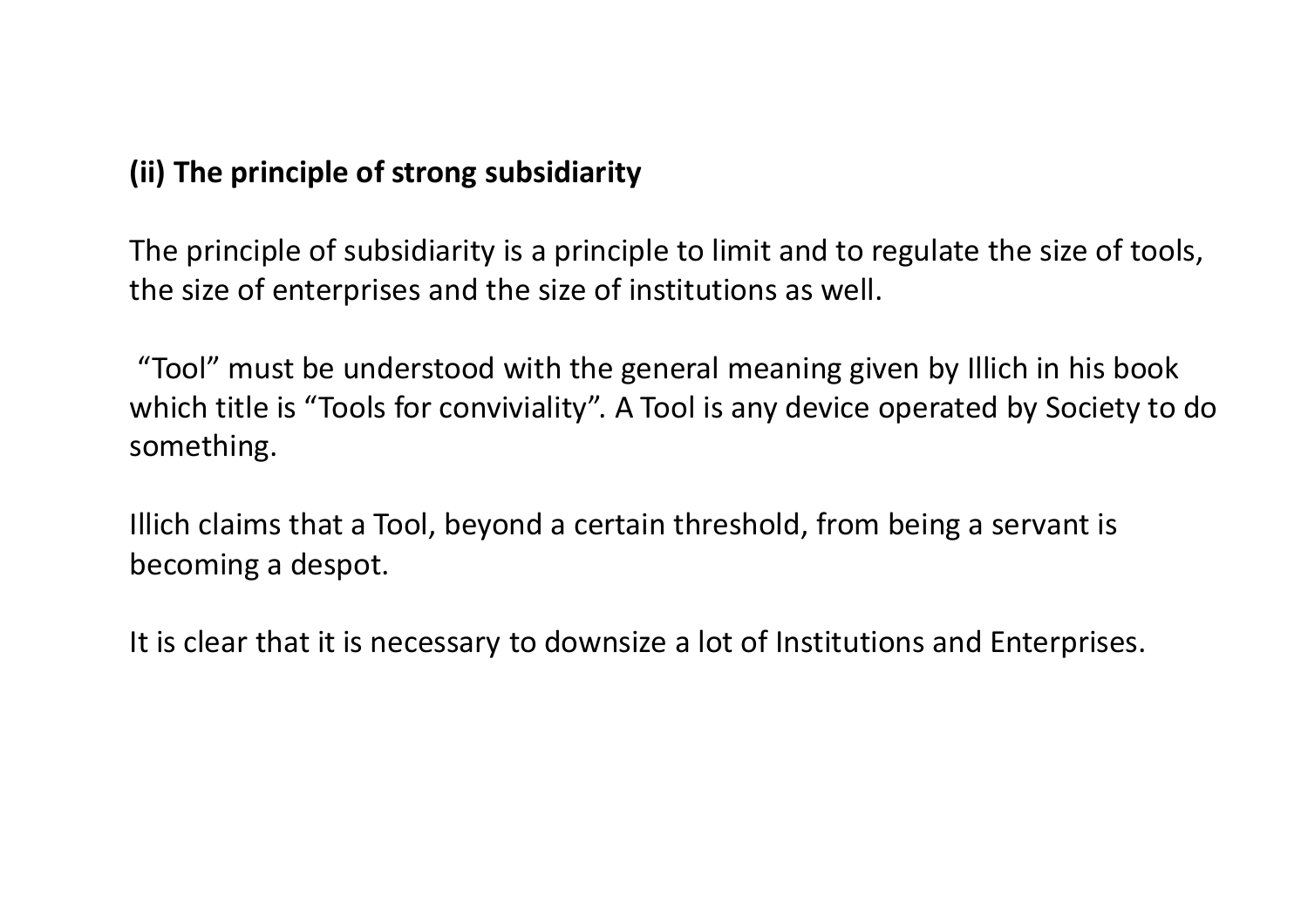We must focus also, for the economy, on short circuits.

This imposes to relocate production avoiding unnecessary national and international trade, we must flush away the non-sense of big banks as well as big firms, and take care of Nature.

We must focus in organising our lives, caring for each of us, which is not possible in too large communities; this leads to questions that are beyond the topic of this presentation, despite its link to the strong subsidiarity principle.

If we want to save our humanity, we cannot escape from what Illich pointed out (p. 107):

"The only response to this crisis is a full recognition of its depthand an acceptance of inevitable self-limitations"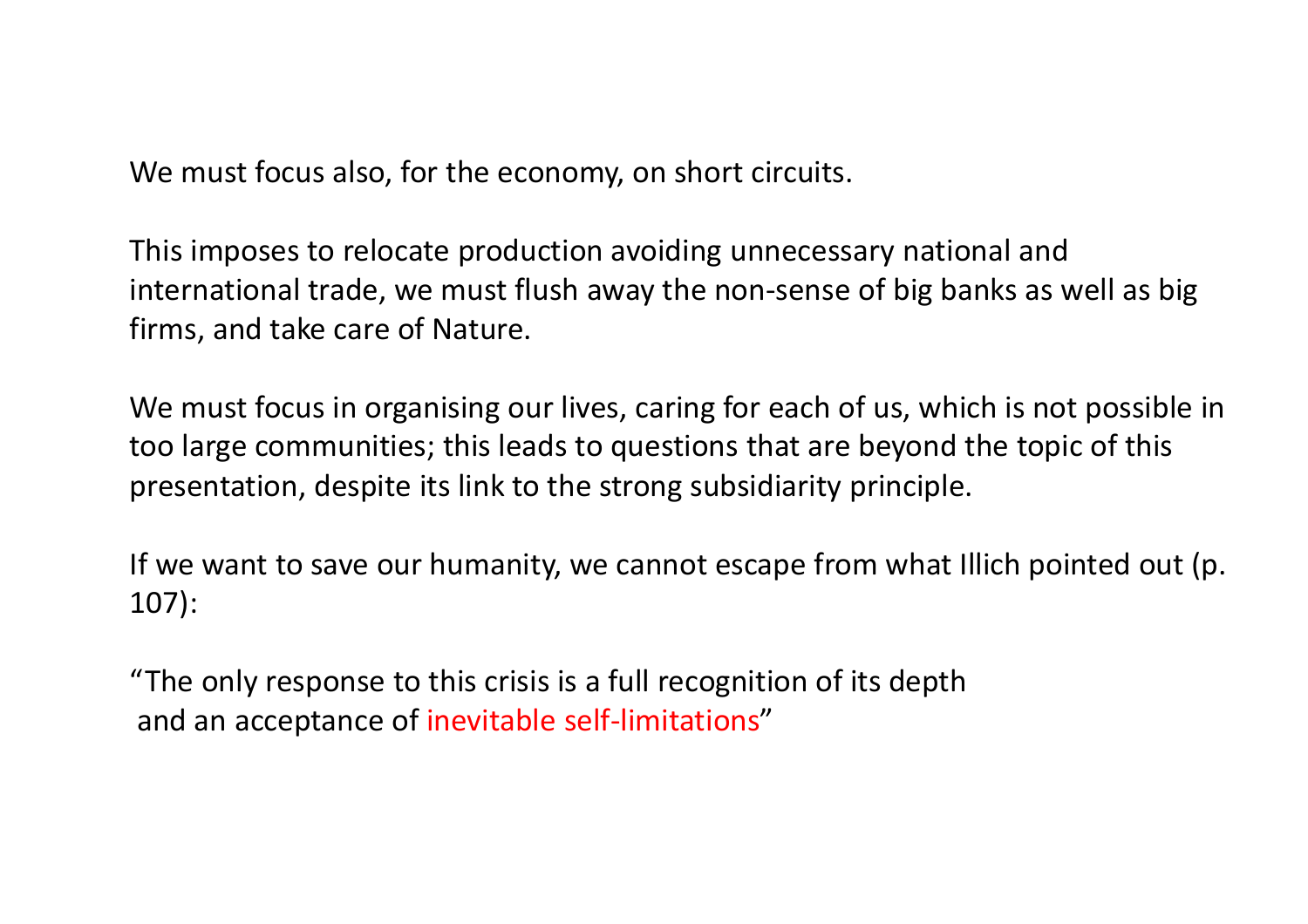These general guidelines I have proposed here to the discussion should help to design the outlines of what must be an Economy which is put at the service of a convivial society and which keeps working accordingly to its duty.

However, this is not time to conclude with a ready-to-use convivial economic model, at least not yet.

De Growth followers, activists, and academics are welcome and invited in the convivialist debate. I am sure that a lot of targeted research by De-Growth academics and also by academics involved in so many out-of-doxa fields, are of interest to help building a convivial society for the sake of humanity.

Provided that the bulk of their research be consistent with the idea that it is compulsory to avoid that Economy take a central place in the working of our societies.

Thank you for your attention!